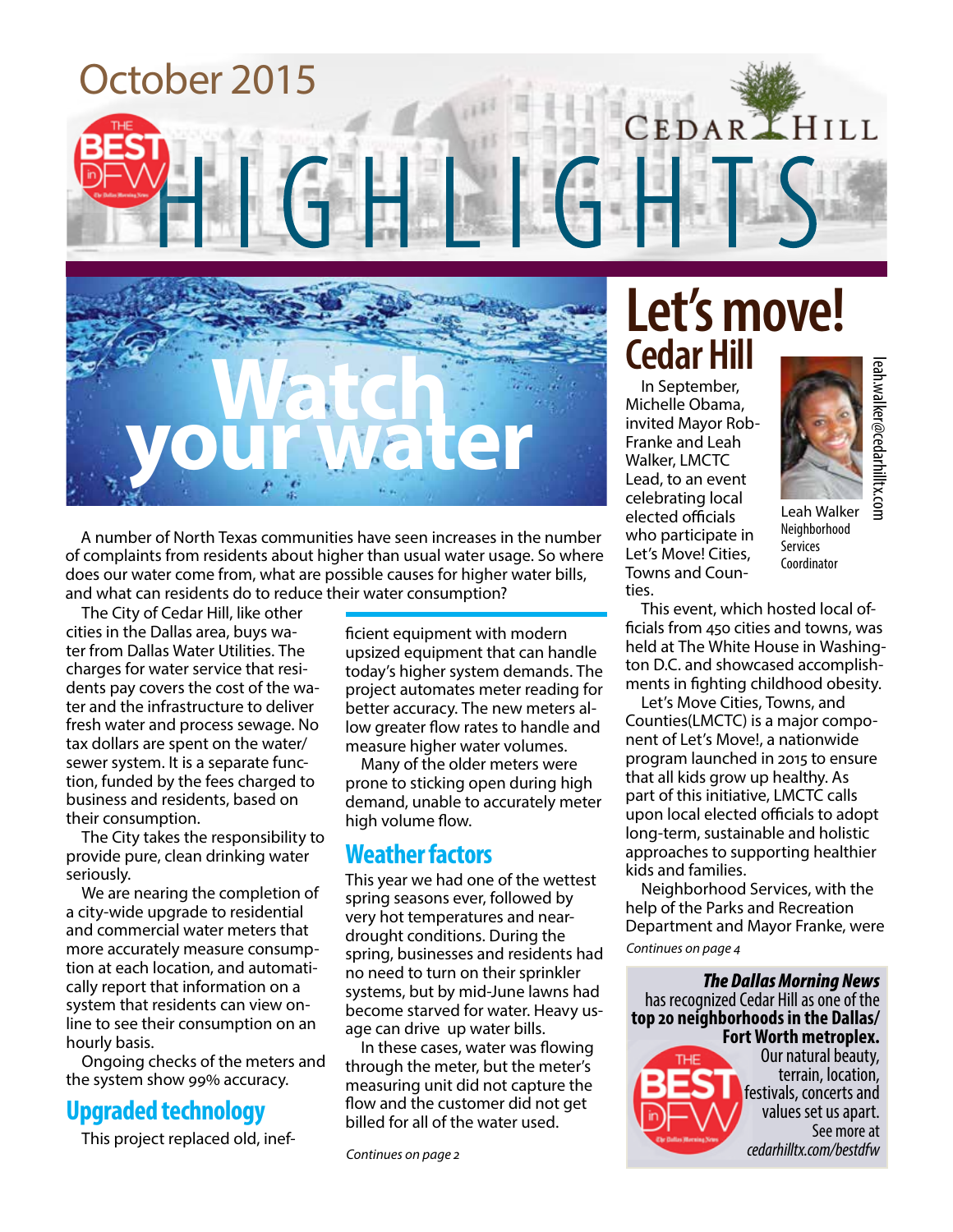### Water watch from page 1

Finally, older meters are simply wearing out. Many of the older meters can achieve only 70 to 80% accuracy.

New meters are almost 100% accurate, and allow approximately 25% more water flow.

Plus, the system gives users the ability to monitor water use online, frequently and easily.

### **A conservation mind set**

Although lakes are still brimming with water from the exceptionally wet spring and many communities have relaxed watering restrictions, consumers should continue to make water conservation a priority.

#### **What to do if you are experiencing higher water usage**

- Residents with sprinkler systems are encouraged to monitor their water flow while sprinklers are on and compare to times when they are not sprinkling to understand just how much water their system uses.
- Consumers should also be alert for leaks. If not quickly addressed, they can waste a lot of water.
- View your usage online with your account information and manage your usage.

As stewards of our community's resources it is our honor to serve residents and businesses with the safest and most efficient water system possible.

For more information about automatic meter infrastructure, please the watch a 7-minute video on how the new metering system works at *cedarhillvideo.com/growinggreen/10272014-1036.*

### **Neighborhood know-it-all**

Nextdoor is the private neighborhood social network for your and your neighbors. It helps you keep in touch. Check it out at *Nextdoor.com.*

### **CHPD rolls out body-worn cameras**

The Cedar Hill Police Department began equipping every police officer with a bodyworn camera In September.

Uniformed police officers aren't the only ones outfitted with the small black high-definition cameras. In fact, the new body camera initiative includes Traffic Unit officers, the Police And Community Team, and detectives assigned to the Criminal Investigation Division.

Some civilian employees are also assigned body cameras, including the Animal

Control officers and Community Service officers, who are responsible for taking many report calls.

The body camera initiative began last winter with the City Council's approval of funds to purchase 75 bodyworn cameras. It represents one more way the police department is using technology to be more transparent, a movement seen across the country as police procedures are placed under increased scrutiny.

Our officers are excited about having these new cameras and in many cases recall times when having one would have been a great benefit to their cases.

The Department spent a great deal of time and effort developing a policy to provide a best practices approach to how and when the cameras should be used. The cam-



eras are not on all the time, but only when the officer is engaged in a law enforcement activity such as a traffic stop or answering a call for service.

### **#@\$&% typo!**

It happens. Despite our best efforts, somehow typos creep into the Highlights newsletter. But now that can be good for you.

### **See a typo?**

If you find a typo in this issue of Highlights, **email the location to corky.brown@cedarhilltx.com** and you'll be entered to win a gift card from Hillside Village in Cedar Hill. Please, only one entry per person.

Deadline is midnight, October 31. The winner will be notified via email.

**West Nile Virus season continues Scan the code at right with your mobile device to regis-**



ter your mobile phone to ensure that you receive messages for your neighborhood about mosquito control spraying by Dallas County to reduce WNV exposure.

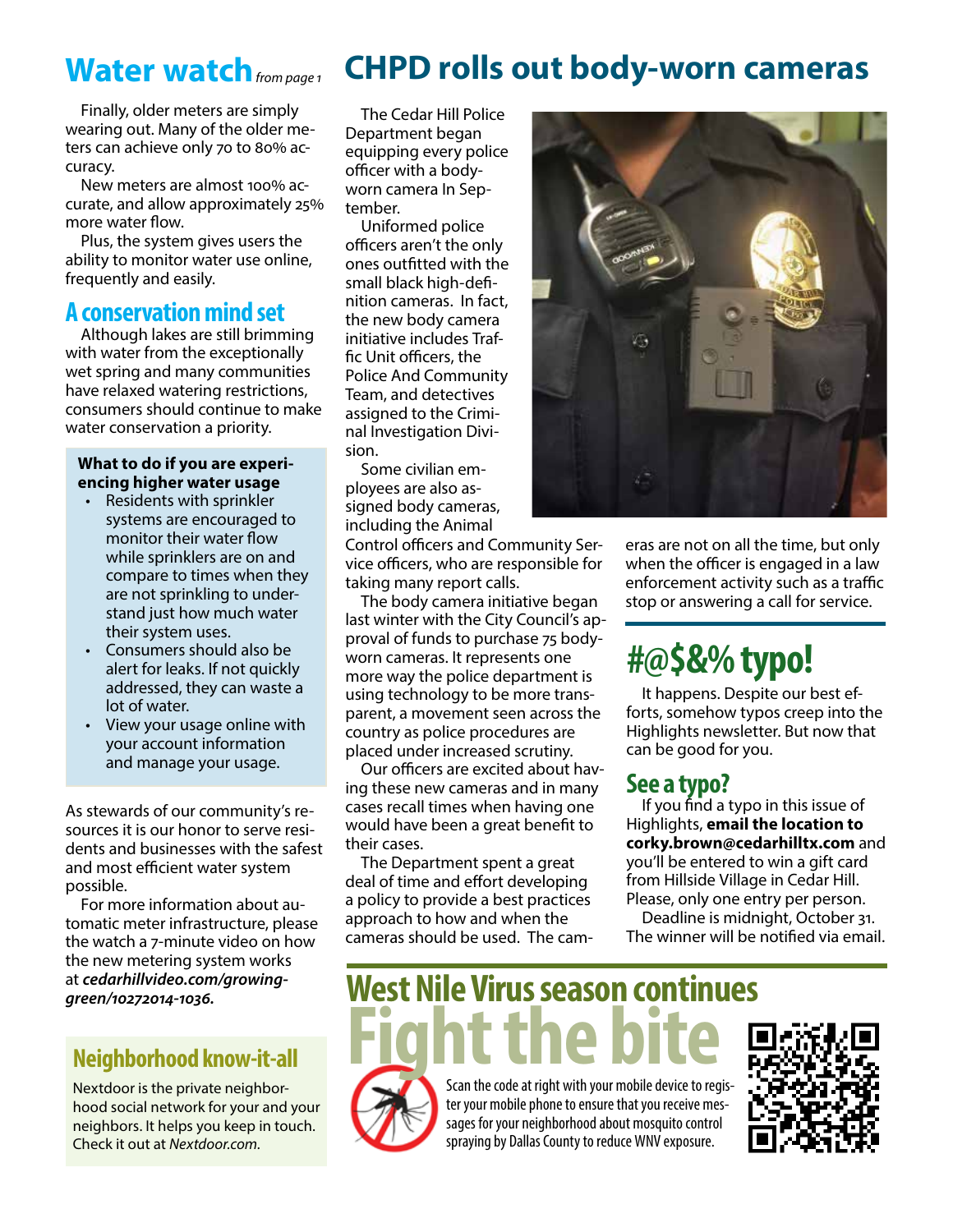*Your City Council meets the second and fourth Tuesdays every month, except November and December when they meet only on the first Tuesday.*

> **Monster Mash**

### **Community Safety Fair and 1K Dash**

**October 31 11:30 a.m. - 4 p.m. at Hillside Village**

This event is a partnership between our Fire and Police departments, the Library, Neighborhood Services, Tri-City Animal Shelter, Hillside Village, and a number of community partners.

There will be lots of family events, including a 1K fun run (costumes welcome) and educational fun. For more information check the Events calendar on the city website at *cedarhilltx.com*



# People make it a community CA<sup>2</sup> P E N D A<sup>5</sup>R

*For the most up-to-the-minute information on events, check out the City's online calendar by scanning this QR code with your smartphone. Free QR scanners are available in your phone's app store.*



### October

#### **17 Household Hazardous Waste Disposal**

9 a.m. - 11 a.m., Cedar Hill High School Parking Lot.

Bring your environmentally hazardous materials for safe disposal. Staff will be available to unload your vehicle. Proof of residency is required. More info at *cedarhilltx.com/hhw.*

#### **29 Scare on the Square**

6:30 - 8 p.m. in Historic Downtown Cedar Hill.

This festival is free to children accompanied by a parent or guardian. This ghoulish event features creepy tales by master story tellers and trick-or-treat opportunities at downtown merchants. For more info visit *cedarhilltx.com/1168/scare-on-the-square.*

#### **29 Wine Walk at Hillside Village**

5 - 8 p.m. at Hillside Village shopping Center. Registration opens at 5 p.m. Age-verification ID required. Sip and shop with friends, sample some free food, enjoy live music and some exclusive discounts.

### November

#### **7 E-Waste Recycling and Paper Shredding**

8 a.m. - Noon, Cedar Hill High School parking lot. Proof of residency required. Items to be recycled include CD/DVD players, cell phones, copiers, fax machines, printers, satellite TV equipment, VCRs, TVs up to 32" Paper shredding is available while you watch, up to 3 boxes per household. Not for commercial use. More info at *cedarhilltx.com/e-waste.*

#### **3, 10, 17, 24, Fall Festival of International Cultures**

11 a.m. - 10 p.m., International Museum of Cultures, 411 US 67 Frontage Road, Duncanville. Enjoy a series of Saturday events focusing on different cultures from around the world, including a Saturday evening film. Admission is \$5 for adults, students are free.

#### **24 Dogwood Canyon Volunteer Work Day**

9 a.m. - Noon, Dogwood Canyon Audubon Center, 1206 West FM 1382. The staff at DCAC needs help with trail-building, habitat management and much more. Volunteers help make this nature preserve even better for visitors. For information, email jcollins@audubon.org and mention "Fourth Saturday."

### **E For the latest...**

Let the latest goings-on in Cedar Hill come to you via social media. Like us on Facebook, look for City of Cedar Hill, Texas-Government. You can tweet with the City at *twitter.com/CedarHillTX*. Pin with us on *Pinterest.com/cedarhilltx*. Find our website at *cedarhilltx.com.*<br>  ${{\bf \small{CEDAR}}\,}$   ${\bf \small{HILL}}$